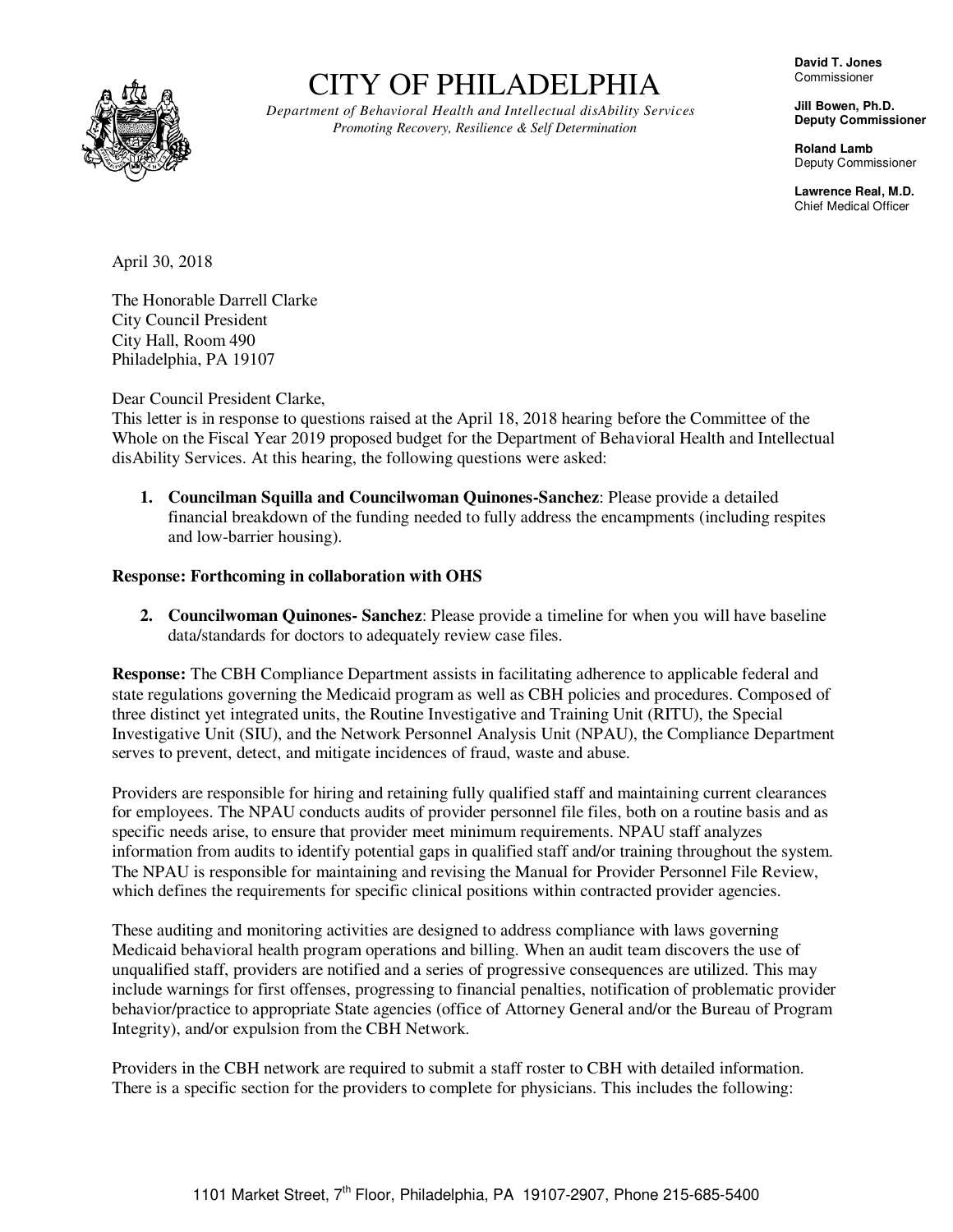Physician"s name; job title; their position; the program they work in; date of hire; licensure number; licensure expiration date; DEA Certification Number; DEA expiration date; NPI number; university; location and date(s) of psychiatric residency; board certification number; number of hours per week worked; Date of National Practitioners Databank Report; date of PA Criminal History Clearance; Date of PA Child Abuse History Clearance; and date of FBI Background Check.

The CBH Compliance section of the DBHIDS website contains a wealth of information, to include a Roadmap for New Physicians: https://dbhids.org/wp-content/uploads/2015/10/A-Roadmap-for-New-Physicians-Avoiding-Medicare-and-Medicaid-Fraud-and-Abuse-.pdf

We also continue to work closely with providers on monitoring prescribing practices. Last year, over 80% of the nearly 1,000 reported deaths from drug overdoses in Philadelphia included opioids. In response, the Mayor"s Opioid Task Force recommended the improvement of health care professional education by supporting evidence-based approaches to changing prescribing behavior and establishing insurance policies that support safer opioid prescribing and appropriate treatment.

Currently, there is a Prescription Drug Monitoring Program (PDMP) in the state of Pennsylvania, but the program is in its infancy and does not permit access to the data by MCOs and limited access to Philadelphia"s Department of Public Health and DBHIDS.

DBHIDS hosted a "benzodiazepine summit" for providers in June, 2016 at which was very well attended. The agenda of this summit was: 1) overview of the history of benzos, 2) review the basic pharmacology of benzos, and 3) share best practices for anxiety disorders with benzos.

The attendees were provided with DBHIDS Best Practice Guidelines for Benzodiazepine Treatment and engaged in a discussion regarding provider-level monitoring, documentation as to why prescribing benzos and the action steps for outliers.

Since then, DBHIDS has worked to identify and modify concerning prescribing behavior. Since that time, provider and physicians in our network have been asked to submit and complete "action plans" or more often "quality improvement plans" (a more intensive intervention/sanction), often remaining closed to admissions until evidence of improvement was confirmed in the more severe cases.

CBH also completed a report in April, 2017, to identify prescribers of benzodiazepines to members currently enrolled in methadone maintenance treatment. This data has led to medical records requests to assess the quality of treatment and adherence to the benzodiazepine guidelines discussed above. These reviews are ongoing.

In June of 2017, collaboration began between CBH, PDPH, PENN & Philadelphia's four physical health programs, to form The Philadelphia Medicaid Prescriber Dashboard Initiative addressing the growing concern over opioid misuse and abuse in the city of Philadelphia, particularly Medicaid recipients. The Initiative promotes appropriate prescribing practices among medical professionals in Philadelphia through sharing data that illustrates their prescribing patterns and summarizes: 1) the healthcare provider"s own prescribing history, including their ranking compared to the "average" prescriber of the same specialty, and 2) a summary or graphical representation of their prescribing history. This effort is the first of many more approaches to monitor and respond to prescriber behavior.

The first distribution of the Philadelphia Medicaid Prescriber Dashboard reports was circulated to over 2,600 prescribers on December 29, 2017. Along with the report were supporting documents, including an introductory letter to the prescriber, a dashboard technical assistance guide and the Philadelphia